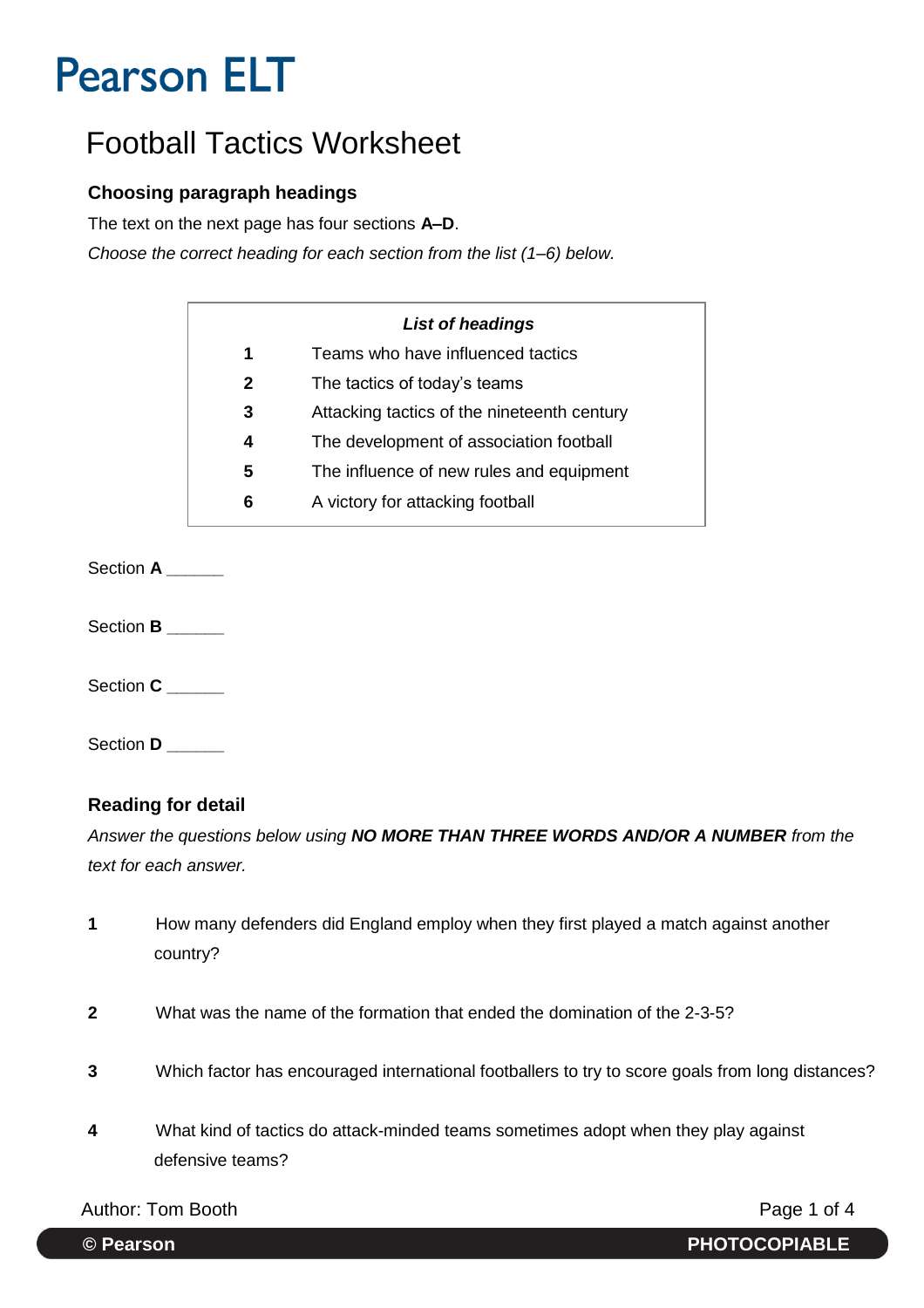## Football Tactics Worksheet

### **The History of Football Tactics**

**A** Today, millions of people all over the world watch football matches every week. The people who gather in the stadiums, the bars and the living rooms often claim to be experts on the tactics of successful football teams – a small minority really are – but if these fans were to see the strategies and formations adopted by football teams down the years, they might well be totally baffled.

 Until the late nineteenth century, there were various forms of football, many of which were associated with a particular public school, some featuring a lot of running whilst carrying the ball and others favouring kicking or controlling the ball with the feet. The idea of universally-agreed rules administered by a *football association* is a relatively new one. For much of the game's history, football has tended to be a violent sport involving large numbers of people, and one which more than one British monarch has attempted to ban. It was not until 1877 that the Football Association's rules were finally accepted all over England and the sport began to resemble the football that people know so well now.

**B** Although today's rules are still mostly similar to those of the late nineteenth century, the tactics employed are certainly not. While most modern teams prefer formations such as 4-4-2 (four defenders, four midfielders and two forwards) or even 4-5-1, when England played Scotland in the first ever international match, England's formation was 1-2-7 and Scotland's 2- 2-6; although these tactics could not prevent the game finishing in a 0-0 draw. Generally, football matches of this era consisted of players attempting to use their individual skill to avoid heavy tackles in an attempt to reach their opponents' goal.

 In the 1880s a new formation was developed that dominated the game for sixty years: the 2-3-5 or 'pyramid formation'. Although it allowed for some defensive play – the three midfielders were expected to defend as well as attack – it was still very cavalier by today's standards. This formation was adopted almost universally, at least in Britain, until the next seismic shift in soccer tactics, as football edged towards a more technical, defensive approach, when Arsenal developed the 'W-M,' essentially a 3-4-3.

#### Author: Tom Booth **Page 2 of 4**

**© Pearson PHOTOCOPIABLE**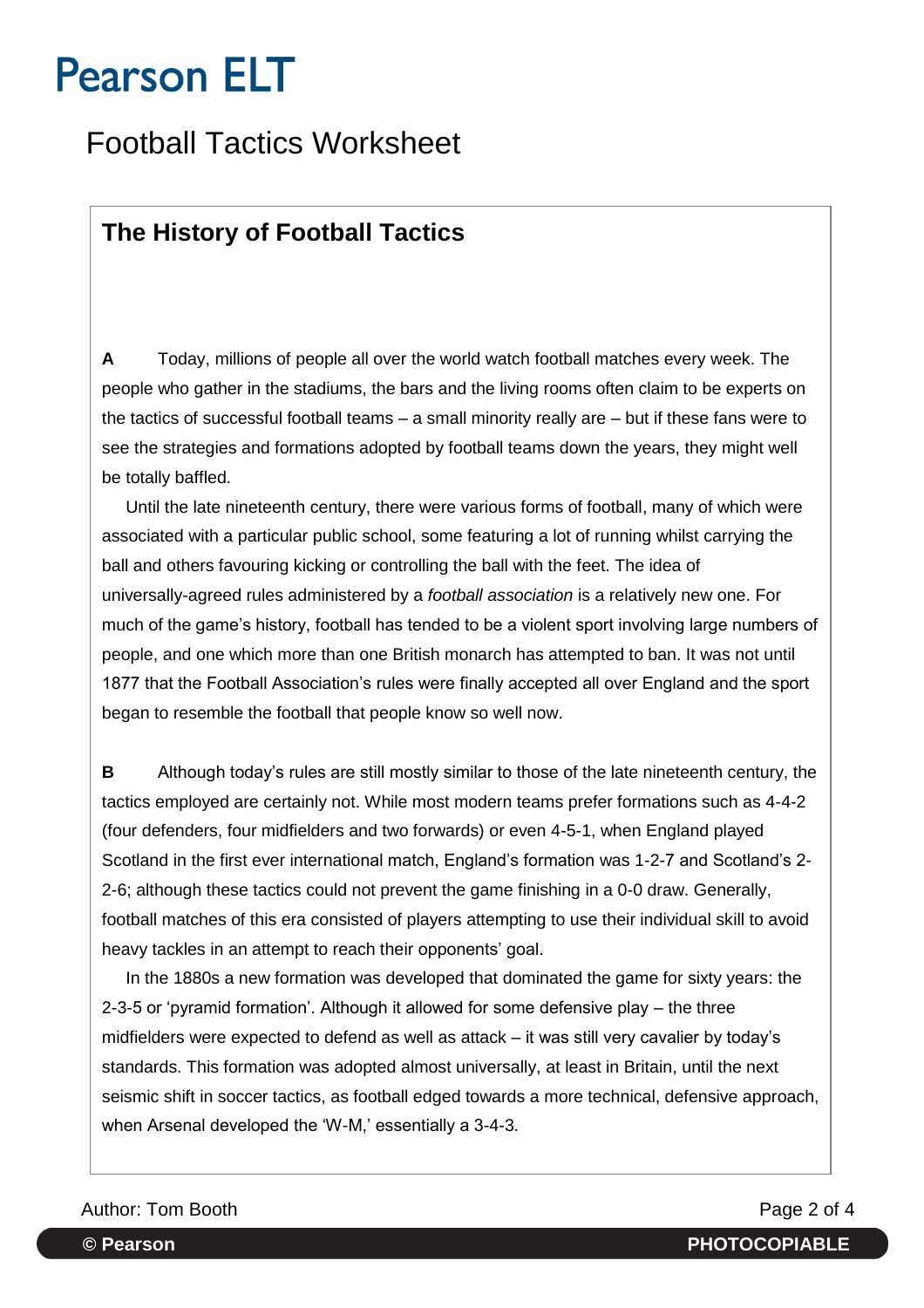## Football Tactics Worksheet

**C** The W-M formation was the brainchild of Herbert Chapman, Arsenal's manager, and was largely a response to a change in the offside law. Since then, there have been several other instances where changes in rules or other factors have led to new and influential tactical approaches. The most basic elements in a football match – the ball, the players' boots and the playing surface – have evolved considerably during the last hundred years, with each development influencing the way the game is played. From the 1950s, new, lighter designs of football boots put the emphasis on mobility and control rather than power and protection, and increasingly football clubs have invested money in preserving an even and smooth playing surface. This has resulted in far more fluid football, with players expected to be far more versatile and cover more ground during a match – think of the Brazilian teams of the '50s, '60s and '70s. More recently, the development of increasingly lightweight footballs in recent World Cups has encouraged more players to attempt to shoot from long range.

**D** Over the years, certain great players and teams have delivered performances on the pitch that seemed to define the start of a new era and mark a shift in the tactics employed by other national and club managers. The Hungarian team of the 1950s, for instance, announced a new era of fluent, attractive football based around creative and unpredictable movement off the ball, famously inflicting England's first ever defeat at Wembley with a 6-3 demolition that effectively killed off the rigidity of the W-M formation.

 The pendulum appeared to swing the other way when Italian sides began using the *catenaccio*, or 'door-bolt' system in the 1960s, a system based on rigid defence and occasional swift counter-attacks or moments of individual brilliance. Ever since, there has been a tactical tussle between football based around fluid, attacking creativity exemplified by the 1970s Dutch 'Total Football' side and more disciplined play based around power and defence, such as that of Italy's 1982 World Cup winners. Brazil's World Cup triumph in 2002 seemed to be a victory for attacking flair, but when Greece won the 2004 European Championships playing a more defensive game, club managers around the continent seemed to follow suit. For their part, more attacking sides such as Barcelona and Arsenal have adapted to their opponents' defensive football by adopting possession-based (as opposed to counter-attacking) tactics – keeping the ball by playing short passes, probing the opposition's defence for an opening.

 At the time of writing, the world awaits the first World Cup on African soil. Whether a team from that continent can win the trophy, and what effect this might have on future tactics, remains to be seen.

Author: Tom Booth **Page 3 of 4**